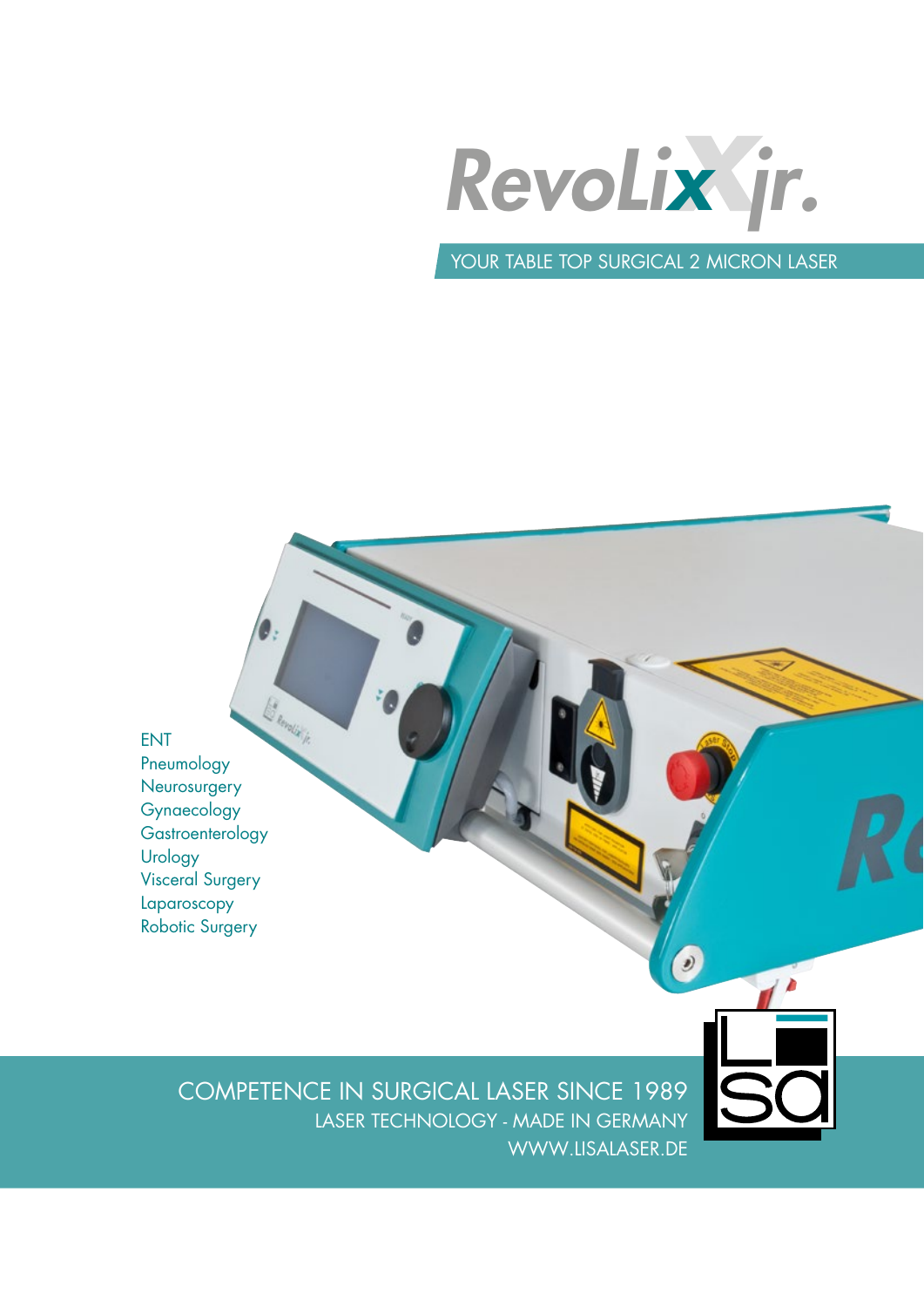# WHY **RevoLix JR.**

#### **RevoLix jr. - what is new ?**

For the first time a surgical laser is available for soft tissue surgery which unifies all advantageous properties of existing laser principles in a single unit:

- **G RevoLix jr.** offers the cutting and ablation properties like the well known CO2 laser from a flexible fibre - no need for an articulated mirror arm or hollow waveguide.
- **G RevoLix ir.** laser radiation achieves excellent haemostasis like Nd:YAG and diode lasers – without the risk of deep tissue penetration.
- **G Revolix ir.** tissue effect is shallow like the Holmium laser – however there is no trauma. Cutting edges are smooth and clean. In open surgery there is no splattering.
- **G RevoLix jr.** laser radiation is delivered to the surgical site by flexible fibres – ideal for endoscopic, laparoscopic, minimally invasive and robotic surgery.

#### **RevoLix jr. - why Two Micron ?**

The **RevoLix jr.** wavelength at 2.0 micron is almost identical to the well established Holmium laser. This wavelength is known for its suitability for resection and ablation, safe application in an aqueous medium and it generates excellent haemostasis. These excellent properties are due to the efficient absorption of 2.0 micron laser radiation by water which is ubiquitous in any tis-



sue. At the **RevoLix jr.** wavelength of 2.0 micron the absorption is 2.5 times stronger than at the Holmium wavelength providing even more precise cutting in soft tissue surgery.

## **RevoLix jr. - why Two Micron cw laser ?**

In soft tissue surgery efficient and even cutting combined with strong haemostasis is required. This is provided by the **RevoLix jr.** laser in an unmatched manner. The new **RevoLix jr.** laser operates in a continuous wave mode and cuts and vaporizes circulated and white tissue without deep penetration or uncontrolled necrosis. Clean cuts and excellent haemostasis are achieved by moving the beam across the surgical site. Generous Two Micron laser power capacity allows high vaporization and resection rates at no bleeding and short theatre time.

#### **What are the advantages ?**

Cutting efficiency of soft tissue and haemostasis is superior to any known alternative. Tissue effect is restricted to less than 1 millimetre beneath the cut. **RevoLix jr.** preserves excellent vision to the surgical site. There is no vision impairment due to bleeding, excessive bubble formation, tissue fragments or ruptured tissue.



Unlike visible lasers (KTP, LBO and some diode wavelengths) the surgical site is free of visible glare. The colour neutral laser safety eyewear does not generate discolouration like KTP. Endoscope lenses remain free from splatter when used in open surgery or in laparoscopy.

#### **RevoLix jr. - why is it safe ?**

In an aqueous medium the laser effect to tissue is restricted to less than 2 millimetres in front of the tip of the fibre. Any tissue further afield is shielded of by the medium. The same mechanism is protecting tissue and organs adjacent to the cut. Any tissue more distant than 2 millimeters beneath the cut is unaffected by the **RevoLix jr.** laser. Opposed to KTP, LBO, Nd:YAG and diode lasers this property eliminates the risk of unintentional tissue damage during laser surgery.

#### **What are the applications ?**

The **RevoLix jr.** laser system has demonstrated its superior performance in surgical disciplines such as ENT, Pneumology, Neurosurgery, Gynaecology, Gastroenterology, Urology, Visceral Surgery, Laparoscopy and Robotic Surgery.

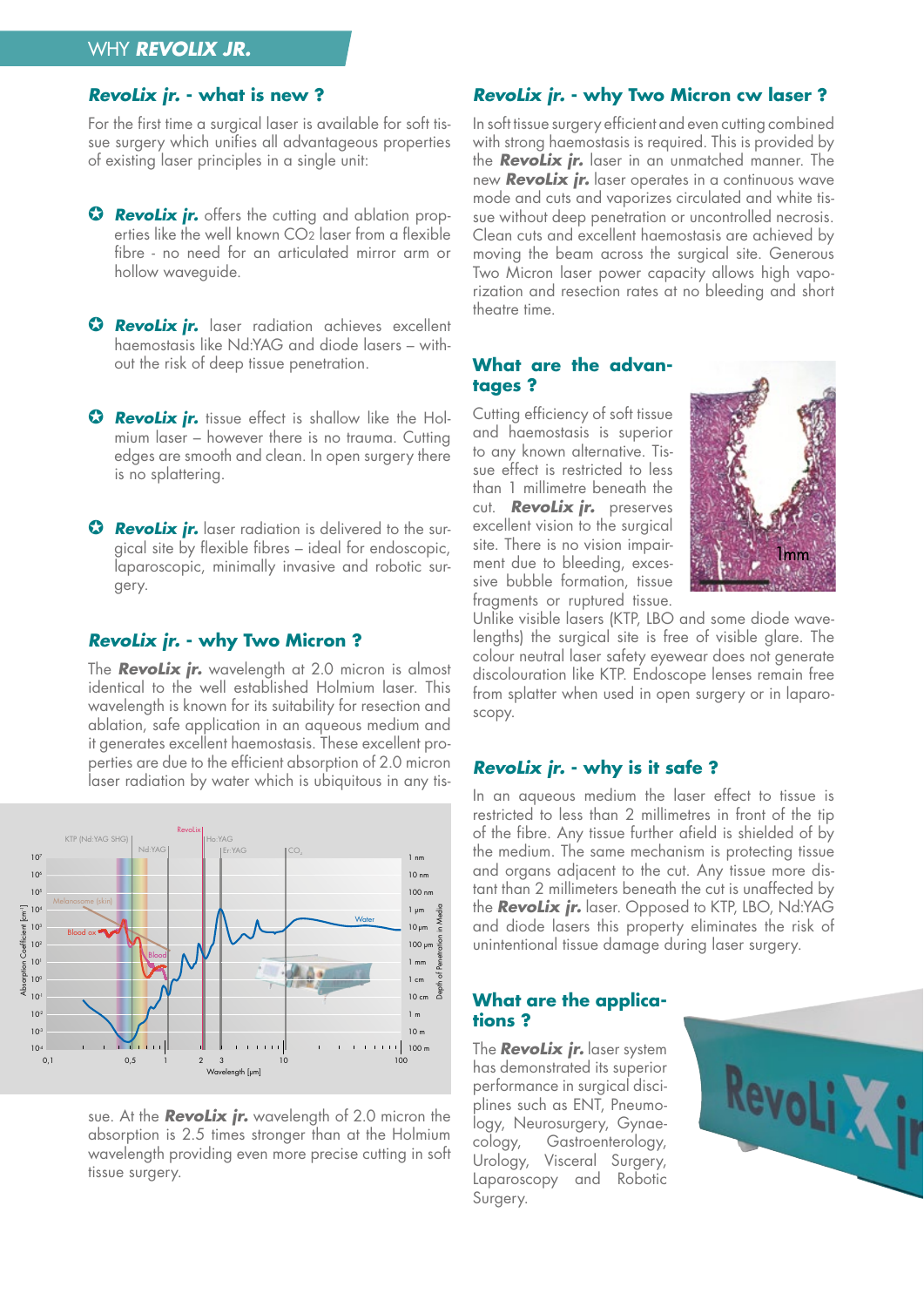# **RevoLix jr. - delivery systems**

LISA offers a wide range of specialised delivery systems. Please refer to the Medical Laser Accessories brochure and to the Medical Laser Fibres brochure for applicators like front firing surgical fibres and applicators.

All fibres match with the surgical instrumentation recommended and approved by LISA laser products.

### **How does RevoLix jr. match with your theatre ?**

The new laser is extremely theatre friendly **RevoLix jr.** does not cause noise strain to theatre personnel. The table top laser fits into any video tower. A laser trolley is available on option. Regular theatre utilities are sufficient (standard power outlet 100 - 240 VAC, no cooling water required). The laser has proven its extreme sturdiness during routine transportation between theatres and other departments.

### **RevoLix jr. - operation of the laser**

The new laser is easy and safe to operate. The display is easy to understand. Operational modes such as continuous or chopped are selected by push buttons. The power setting is adjusted with a large adjustment wheel. Large characters display the settings on the easy to read display.

### **RevoLix jr. robotic assisted laser surgery**

**RevoLix jr.** is is the ideal choice for cutting and coagulation in laser assisted robotic surgery.

The special designed laser fibre is extremely flexible.

The full precision and articulation of the robot instruments can be utilized.

# **Urology**

Vaporisation and excision of bladder tumours UUT-TCC Bladder neck incision Opening of strictures Partial nephrectomy Laparoscopy



## **Gynaecology**

Excision of polyps Endometriosis Hysterectomy Adhesiolysis Conisation **Condylomata** Myomectomy

#### **Neurosurgery\***

Fenestration of cysts Ventriculocysternosomy Catheter recovery 3rd ventriculostomy Tumour resection Haemostasis

#### **ENT**

Excision of tumours Excision of granulomas Tonsillectomy Stapedectomy UVPP

#### **Pneumology**

Bronchoscopy Airway recanalization Desobstruction Tissue coagulation

# **General Surgery**

**Robotic Surgery**

Gynaecology Urology ENT





*My*omectom